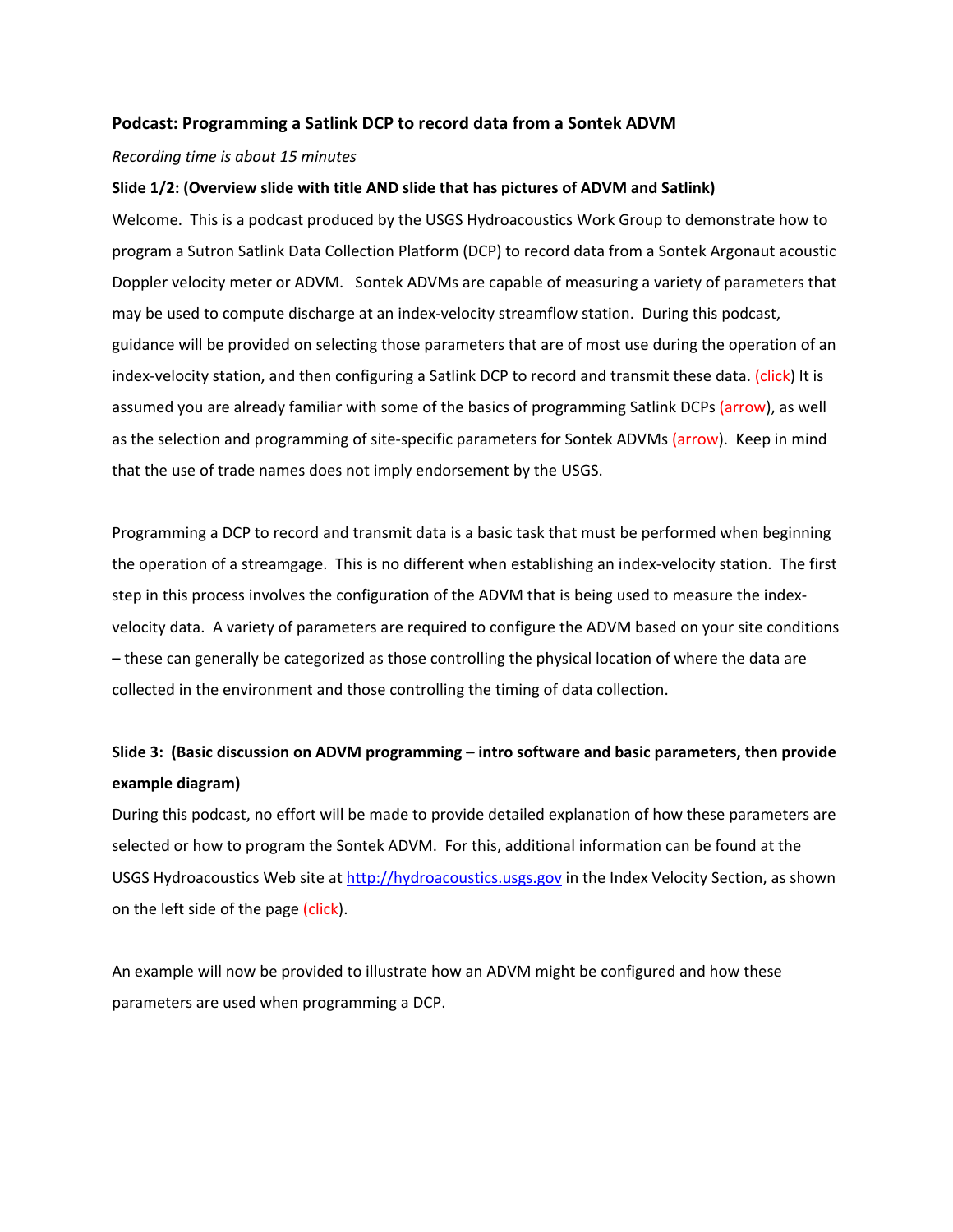#### **Slide 4: (ADVM Parameters dealing with sample cells)**

This slide provides a listing of selected parameters that are used to configure a Sontek SL ADVM. The figure at the bottom of the page is used to illustrate each of these parameters.

When programming the ADVM, it is common to record data from both the range averaged cell and from several smaller "multi-cells". For the range average cell, you set the Cell Begin (click) or CB and the Cell End (click) or CE. In this example, the instrument is set to begin recording data 3 meters from the face of the ADVM and to continue for 20 meters; the total range average cell is 17 meters in length.

To enable multi‐cell data, the Profiling Mode (or PM command) is used in the ADVM. Once this is enabled, you must also specify the number of cells to use. With most Sontek ADVMs, this can be set up to a maximum of 10 cells.

\*\* One thing to note: when using a Sontek SL ADVM, data from only 3 of the multi‐cells can be output using SDI-12. In many instances, the ADVM may be programmed to recorded more than 3 multi-cells internally. However, only the first 3 cells will be available via SDI‐12. \*\*

So, in this example the Number of Cells (NC) is set to 4, as you can see at the bottom (4 clicks). The Cell Size or CS command sets the size of Each of these cells (4 clicks). In this example, CS is set to 4 meters. Finally, the Blanking Distance (click) or BD command is used to tell the instrument how far from the face of the ADVM to wait before starting data collection. In this example, a value of 3 meters is used. It is standard practice to set Cell Begin (CB) and Blanking Distance (BD) to the same value.

#### **Slide 5: (ADVM Parameters dealing with timing)**

The last two parameters that are configured in the ADVM are used to control the timing of data collection (click to new slide). These parameters are the Averaging Interval (or AI) and the Sample Interval (or SI). These parameters are described on this slide, and illustrated by the figure at the bottom of the page.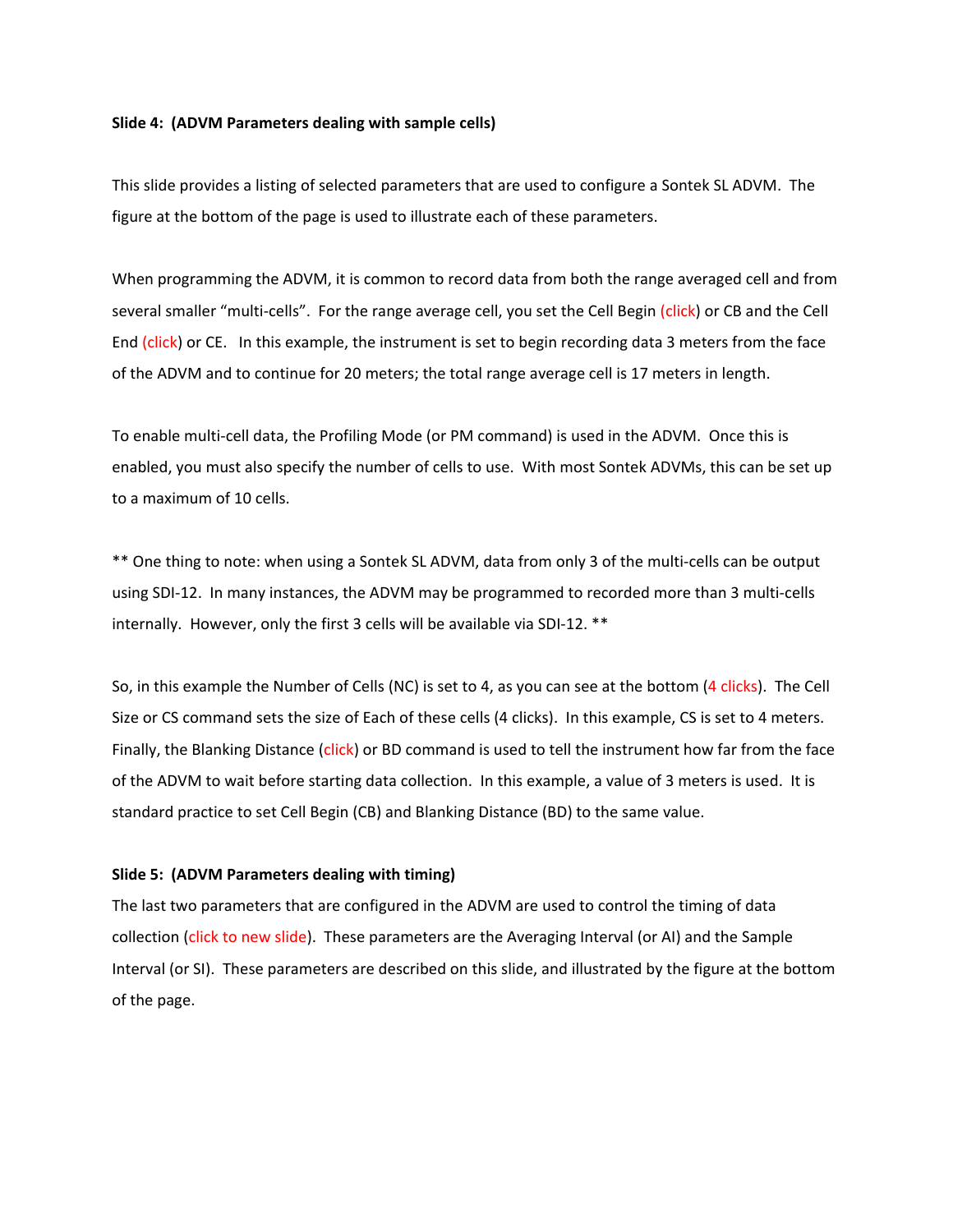When recording data using an external device, such as a DCP, the value of the sample interval programmed in the ADVM is not important. Instead, the sample interval is controlled by the DCP. Th

In particular, for this example the Average Interval is set to 7 minutes and the Sample Interval is set to 15 minutes. This means that, at the beginning of a measurement cycle, the ADVM will start collecting data, or pinging, and continue for 7 minutes. Then, it will compute the average velocity (and other parameters) for that 7 minutes and log that value. Then, the instrument will wait 8 more minutes (to the next 15 minute time interval) and then start over. This describes how the data are logged using the internal ADVM data logger. However, when recording data using an external device, such as a DCP, the value of the sample interval programmed in the ADVM can be overridden by the sample interval used by the DCP. The process is as follows; (click to new slide)

## **Slide 6: (Schematic of DCP to ADVM timing)**

An ADVM is setup with an AI of 5 minutes and a SI of 15 minutes. A DCP is connected to the ADVM and is programmed to record data from the ADVM every 15 minutes. At 1:00 (click) the DCP sends a SDI measure command (2 clicks) to the ADVM and the ADVM starts to ping and collect data (click). After the average interval passes (5 minutes; therefore, 1:05) the ADVM stops collecting data and does internal computations to determine average values for selected parameters. (3 clicks) Due to computation time, and additional time needed for SDI-12 communications, additional time passes and (2 clicks) the data are finally transmitted back to the DCP at approximately 1:05:30. These values are stored in the DCP logger and time stamped as the 1:00 reading. (click) Note: because the SI value was set to 15 minutes as well, the same average values will be stored in the ADVM internal data logger.

#### **Slide 7: Listing of ADVM parameters**

This slide provides a summary of the parameters that are being used to configure the ADVM for this example.

When programming the DCP to record data from the ADVM, you must determine which parameters are of interest. There are always 8‐parameters available for range‐averaged sample cell; these are water temperature, mean pressure, water level, cell end, velocity-x, velocity-y, velocity-magnitude, and signal strength.

When using the Multi-Cell Option, there are 4-parameters available for each cell; velocity-x, velocity-y, velocity‐magnitude, and signal strength.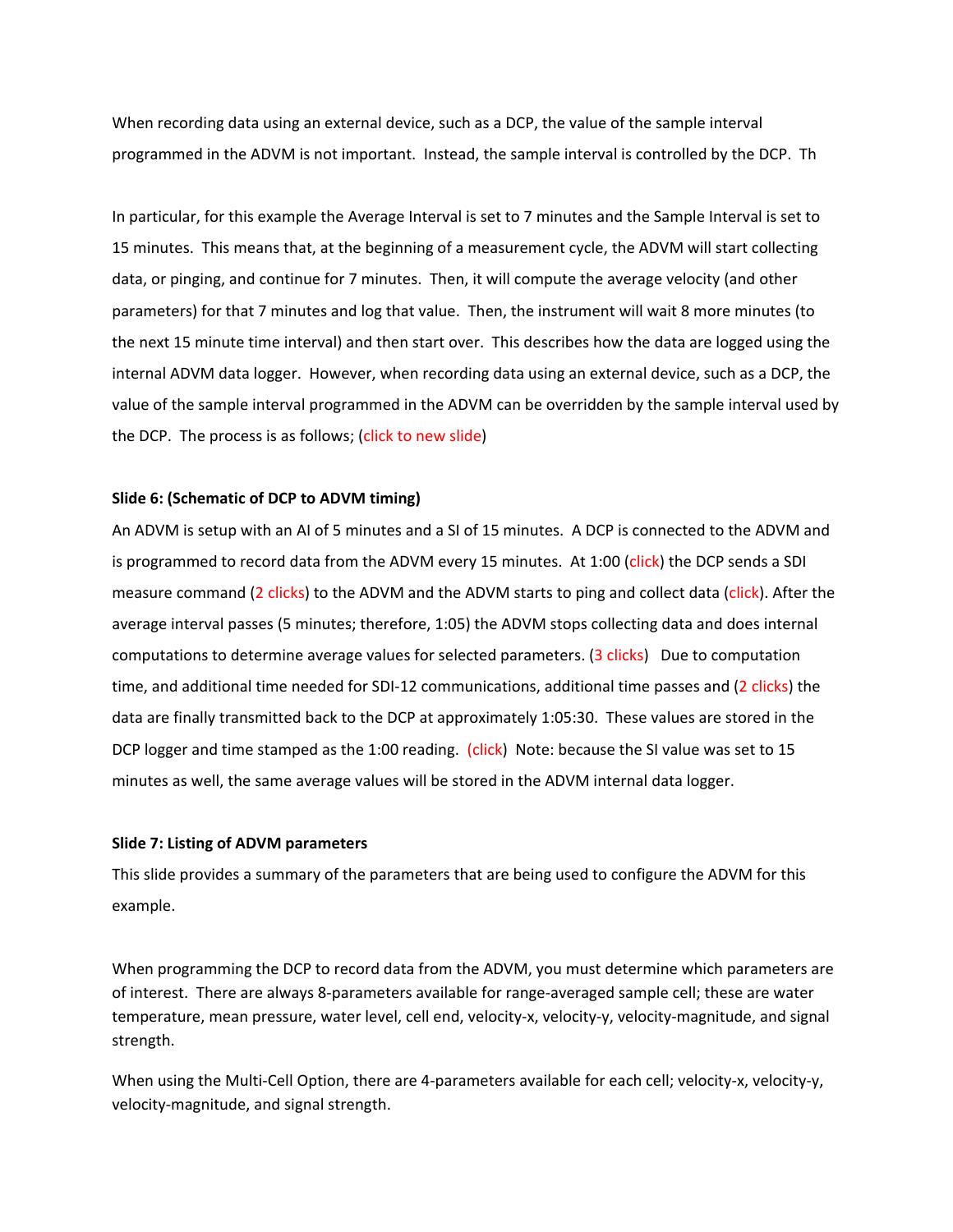\*\* Once again, note that when using a Sontek ADVM, data from only 3 of the multi‐cells can be output using SDI-12. In this example, the ADVM is programmed to use 4 multi cells; therefore, only the first 3 cells will be available via SDI‐12 output.

Another limiting factor is the maximum number of sensors that you may record with your DCP. For the Satlink , you may only record up to 16 parameters – therefore, you should select those parameters that provide most useful data. (3 clicks). Pressure and velocity magnitude (both range averaged and mulitcell) provide the least amount of information and are typically not recorded by the DCP. Therefore, in the example that will shown, the DCP will be programmed to record the remaining parameters. (click)

## **Slide 8: Slide showing SDI‐12 specifications for various parameters to be used in Satlink**

This table is a complete listing of the selected parameters, along with specifications related to the SDI‐12 output format that will be used to retrieve them from the ADVM and store them in the Satlink DCP. To retrieve the range averaged data the command M! is used (click). This command will tell the ADVM to send back all 8 parameters available for this cell – the dcp is then programmed to only record those values of interest by specifying their unique SDI‐12 Parameter number (click) as shown.

Similarly, for the Multi‐Cell data, the appropriate SDI‐12 command and unique SDI‐12 Parameter Number will be specified in the DCP. The SDI‐12 command for each cell is slightly different; for Cell 1, you use the command M1! (click) as shown. Then, to record those parameters of interest, the unique SDI 12 Parameter Number is specified (click). Similarly, for Cell 2 data the command is M2! (click) and the Parameter Numbers are shown (click) and for Cell 3 data the command is M3! (click) and the Parameter Numbers are given (click).

These information will now be used to provide a demonstration of programming a Sutron Satlink DCP to record these data.

# \*\*\* Stop PPT and Open Satlink Software \*\*\*\*\*\*

First, the vendor supplied software, Satlink Logger Communicator, is opened. When connected to a DCP it will show this message –

Once connection is established, selected "Proceed to Setup" .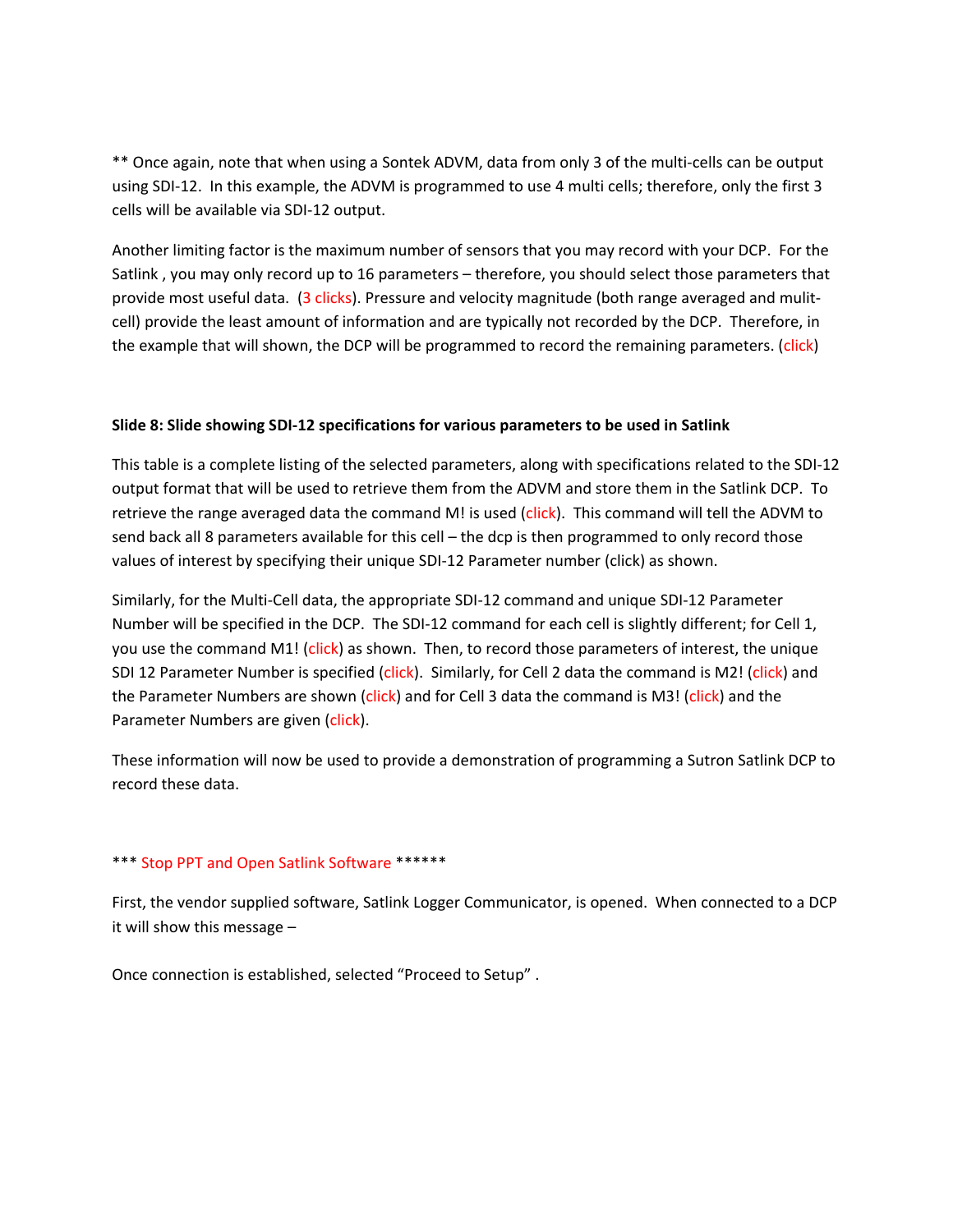1. Setup individual sensors in **Measurement** Tab of Satlink Logger Communicator Software



**Figure 2 – Basic Sutron Satlink Logger Communicator Screen**

2. For each parameter, you will follow these steps. In the Settings section, choose the lowest numbered **Index** from the drop‐down choice. Check on the **Active** option**,** then input the parameter name in the **Label** field. This will then be shown just above in the **Index** field. In the Schedule section, set the **Interval** to the appropriate recording time increment. In the Measurement Type section, select **SDI‐12**. Select the appropriate Sdi‐12 Address for the velocity meter – this is the number **0** in this example. If the data are going to be transmitted then check the **Include** box in the Scheduled Transmissions section in the lower right corner. Depending on the data interval, and the transmit interval, the **Num vals to Tx** must be set as well – for a 15‐ minute data interval that are transmitted every 1 – hour, a value of 8 is chosen to provide redundant data transmissions.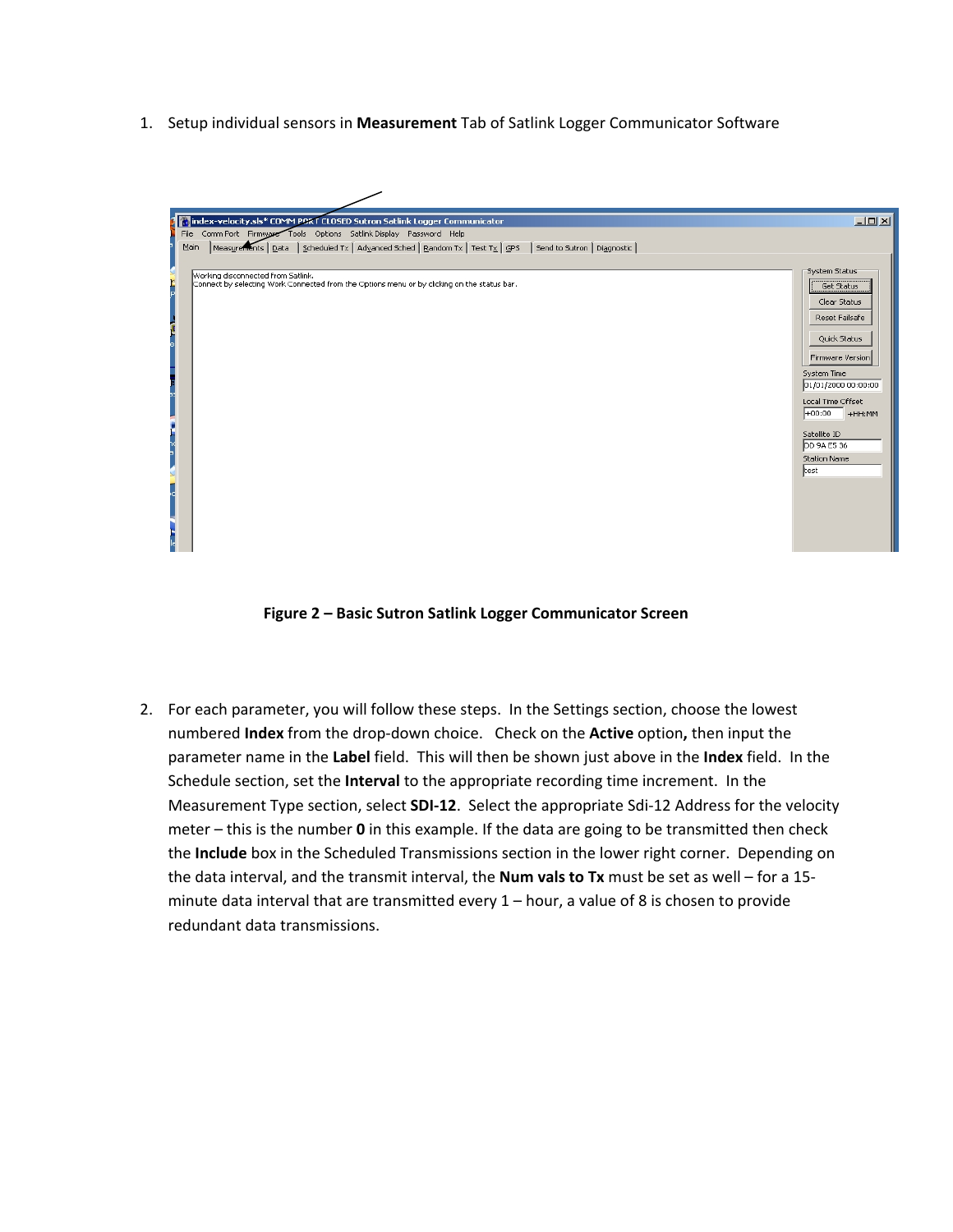Each parameter will have its own **SDI‐12 Cmd** and **SDI‐12 Param** number (found in Measurement Type section).

| Measurements   Data         | File Comm Port Firmware \Tools Options   Satlink Display Password Help | Scheduled Tk   Advanced Sched   Random Tx   Test Tx   GPS   Send to Sutron   Diagnostic |
|-----------------------------|------------------------------------------------------------------------|-----------------------------------------------------------------------------------------|
| Main                        | Measurement Type:                                                      | 'Last Data                                                                              |
| Set <b>io</b> gs            | SDI-12                                                                 | Last data is unavailable.                                                               |
| Index: $*1$ Temp            | SDI-12 Address: SDI-12 Cmd:                                            | Hit 'Update' or 'Force' to                                                              |
| Label: Temp                 | M!                                                                     | read last data from                                                                     |
| Active: $\nabla$            | $\blacksquare$                                                         | Satlink.                                                                                |
| Send to Log: V              | lo.                                                                    | Update                                                                                  |
| Right Digits: 2             | SDI-12 Param:                                                          | Abort                                                                                   |
| Schedule <sup>-</sup>       | ≑                                                                      | Force                                                                                   |
| Time: 00:00:00              | Alarm Settings                                                         | Live Poll                                                                               |
| Interval: 00:15:00          | No alarms set up                                                       | Scheduled Transmissions:                                                                |
| Relative to Tx: $\Box$      | Processing                                                             | Include: $\nabla$                                                                       |
| Averaging                   | Slope: 1                                                               | Num vals to Tx: $ 8 $                                                                   |
| Averaging Time: 00:00:00    | Offset: 0                                                              | Random Transmissions                                                                    |
| Sampling Interval: 00:00:00 | Equation                                                               | Include: $\Box$                                                                         |
| MinMax: $\Box$              | Equations disabled                                                     | Num vals to Tx: 1                                                                       |
| Commands <sup>-</sup>       |                                                                        |                                                                                         |

**Figure 3 ‐ Measurement setup for Water temperature of overall cell**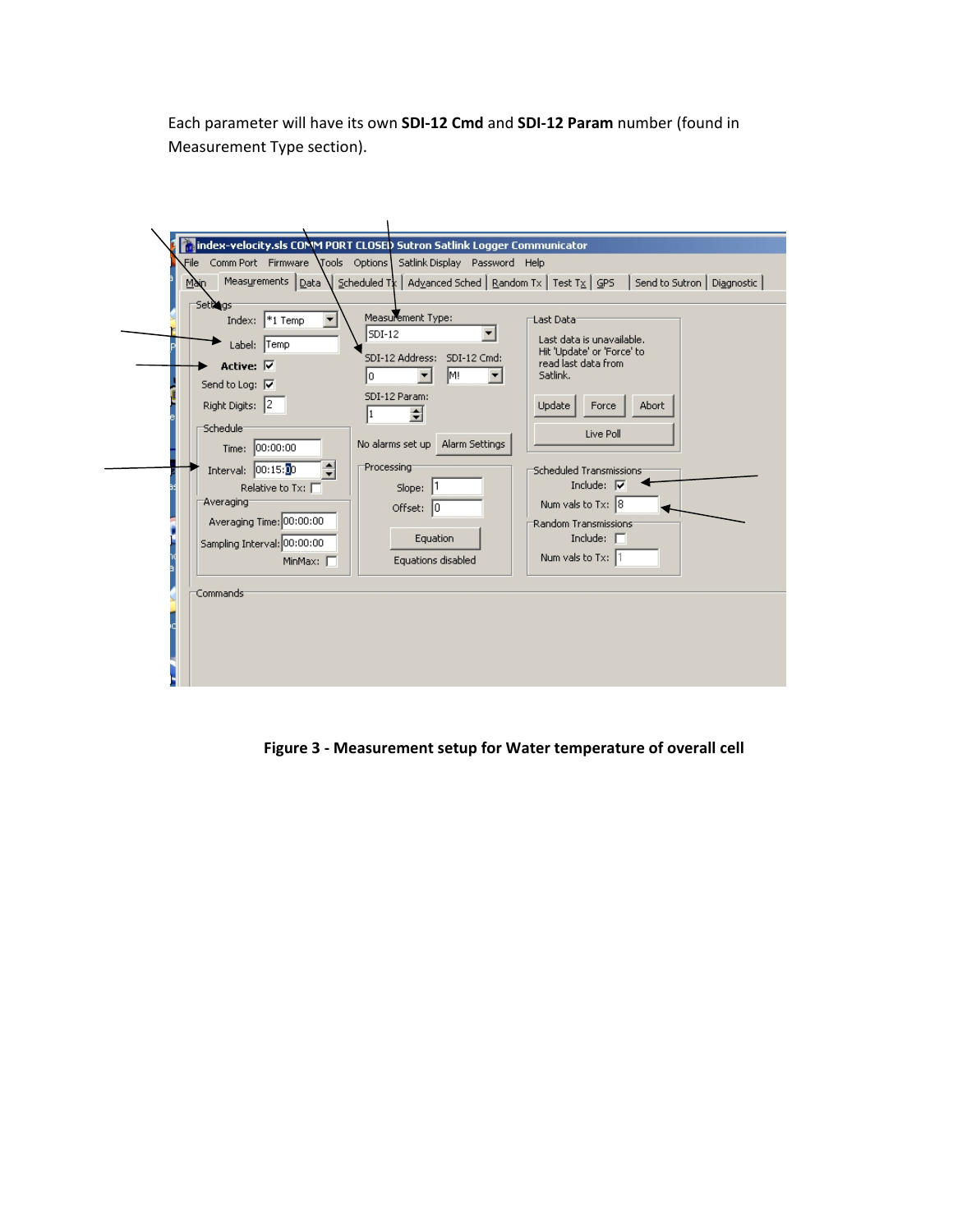3. Once this is done for one parameter, you will repeat the process by choosing the next available **Index** number in the Settings section and changing the **SDI‐12 Cmd** and **SDI‐12 Param** to values indicated above. For instance, for Water Level the Index number would be 2, the SDI‐12 command would still be M!, and the SDI‐12 Param would change to 3 (see below).

| Settings <sup>-</sup><br><sup>*2</sup> WLevel<br>Index:<br>Label: WLevel<br>Active: $\nabla$<br>Send to Log: $\nabla$<br>Right Digits: 2<br>Schedule <sup>-</sup><br>Time: 00:00:00<br>Interval: 00:15:00<br>Relative to Tx: $\Box$<br>Averaging <sup>®</sup><br>Averaging Time: 00:00:00<br>Sampling Interval: 00:00:00<br>MinMax: F<br>Commands <sup>-</sup> | Measurement Type:<br>SDI-12<br>≛<br>SDI-12 Address: SDI-12 Cmd:<br>M!<br>lo.<br>▾<br>SDI-12 Param:<br>$\div$<br>l3.<br>No alarms set up Alarm Settings<br><b>Processing</b><br>Slope: 1<br>Offset: 0<br>Equation<br>Equations disabled | tast Datai<br>Last data is unavailable.<br>Hit 'Update' or 'Force' to<br>read last data from<br>Satlink.<br>Abort<br>Update<br>Force<br>Live Poll<br>Scheduled Transmissions:<br>Include: $\nabla$<br>Num vals to Tx: 8<br>Random Transmissions:<br>Include: $\Box$<br>Num vals to Tx: $4$ |
|----------------------------------------------------------------------------------------------------------------------------------------------------------------------------------------------------------------------------------------------------------------------------------------------------------------------------------------------------------------|----------------------------------------------------------------------------------------------------------------------------------------------------------------------------------------------------------------------------------------|--------------------------------------------------------------------------------------------------------------------------------------------------------------------------------------------------------------------------------------------------------------------------------------------|
|----------------------------------------------------------------------------------------------------------------------------------------------------------------------------------------------------------------------------------------------------------------------------------------------------------------------------------------------------------------|----------------------------------------------------------------------------------------------------------------------------------------------------------------------------------------------------------------------------------------|--------------------------------------------------------------------------------------------------------------------------------------------------------------------------------------------------------------------------------------------------------------------------------------------|

- 4. Continue this for **Index** values 1 to 6, which are the Range Average sample cell parameters. Note: In each instance, the **SDI‐12 Cmd** stays the same (M!) but the **SDI‐12 Param #** changes.
- 5. For the individual cell parameters (**Index** values 7 to 15) both the **SDI‐12 Cmd** and the **SDI‐12 Param** values change slightly; Cell 1 uses the M1! Command, Cell 2 the M2! Command, etc. For instance, for Velocity‐X in Cell 2 the **SDI‐12 Cmd** would be M2! And the **SDI‐12 Param** is 1 (see below);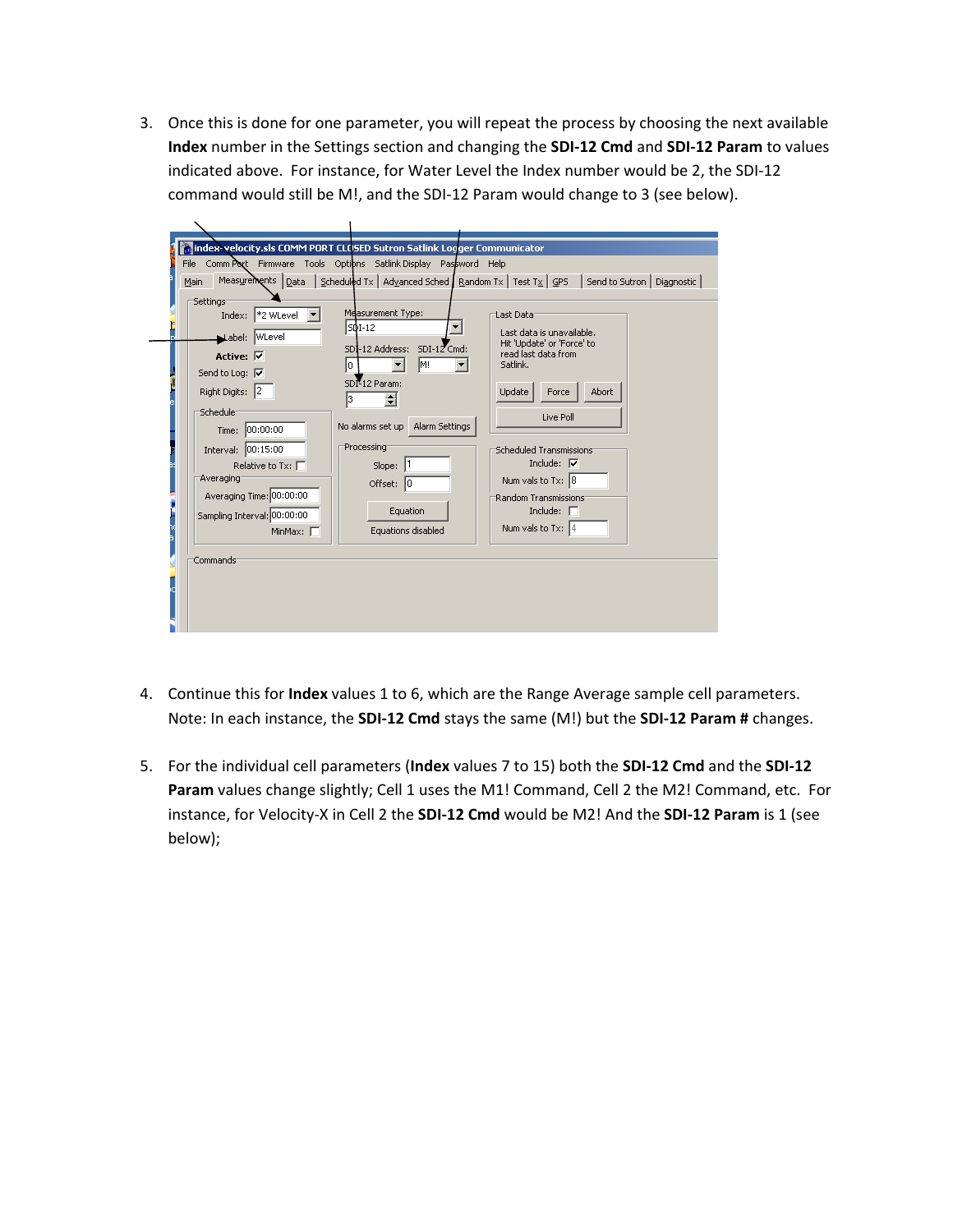| Main<br>Settings <sup>-</sup><br>Index: $*9$ Vel $x2$<br>tabel: Velx2<br>Active: <b>▽</b><br>Send to Log: <b>▽</b><br>Right Digits: 2<br>"Schedule<br>Time: 00:00:00<br>Interval: 00:15:00<br>Relative to Tx: $\Box$<br>"Averaging"<br>Averaging Time: 00:00:00<br>Sampling Interval: 00:00:00<br>MinMax: $\Box$<br>Commands <sup>.</sup> | Measurements   Data   Scheduled Tx   Advanced Sched   Kandom Tx   Test Tx   GPS   Send to Sutron   Diagnostic  <br>Measurement Type:<br>Last Data <sup>.</sup><br>$SDI-12$<br>Last data is unavailable.<br>Hit 'Update' or 'Force' to<br>SDI-12 Address: SDI-12 Cmd:<br>read last data from<br>M2!<br>Satlink.<br>SDI-12 Param:<br>Update<br><b>Abort</b><br>Force<br>쉬<br>Live Poll<br>No alarms set up   Alarm Settings<br>Processing <sup>-</sup><br>Scheduled Transmissions:<br>Include: $\nabla$<br>Slope: $ 1$<br>Num vals to Tx: $ 8 $<br>Offset: $ 0 $<br>Random Transmissions <sup>-</sup><br>Include: $\Box$<br>Equation<br>Num vals to Tx: $4$<br>Equations disabled |
|-------------------------------------------------------------------------------------------------------------------------------------------------------------------------------------------------------------------------------------------------------------------------------------------------------------------------------------------|---------------------------------------------------------------------------------------------------------------------------------------------------------------------------------------------------------------------------------------------------------------------------------------------------------------------------------------------------------------------------------------------------------------------------------------------------------------------------------------------------------------------------------------------------------------------------------------------------------------------------------------------------------------------------------|
|-------------------------------------------------------------------------------------------------------------------------------------------------------------------------------------------------------------------------------------------------------------------------------------------------------------------------------------------|---------------------------------------------------------------------------------------------------------------------------------------------------------------------------------------------------------------------------------------------------------------------------------------------------------------------------------------------------------------------------------------------------------------------------------------------------------------------------------------------------------------------------------------------------------------------------------------------------------------------------------------------------------------------------------|

6. Setup Measurement information for each of the 12 parameters, then continue to the **Scheduled TX** tab and **Random Tx** tab and input Satellite information as usual.

Once the dcp program is set, you should save a copy (show) then you must send a copy to the DCP – click this button and select Stop – Send – Start. Once you do, the program will be pushed in the Satlink and it will start running. To verify SDI-12 communication you can hit blah blah and the data from the ADVM should appear after the average interval has passed. For demonstration purposes, the AI in this ADVM is set to 10 seconds – typically, your ADVM will have a much longer Average Interval (2 minutes and over) so it will take longer to receive the data back.

\*\*\* Now, show last slide in PPT \*\*\*